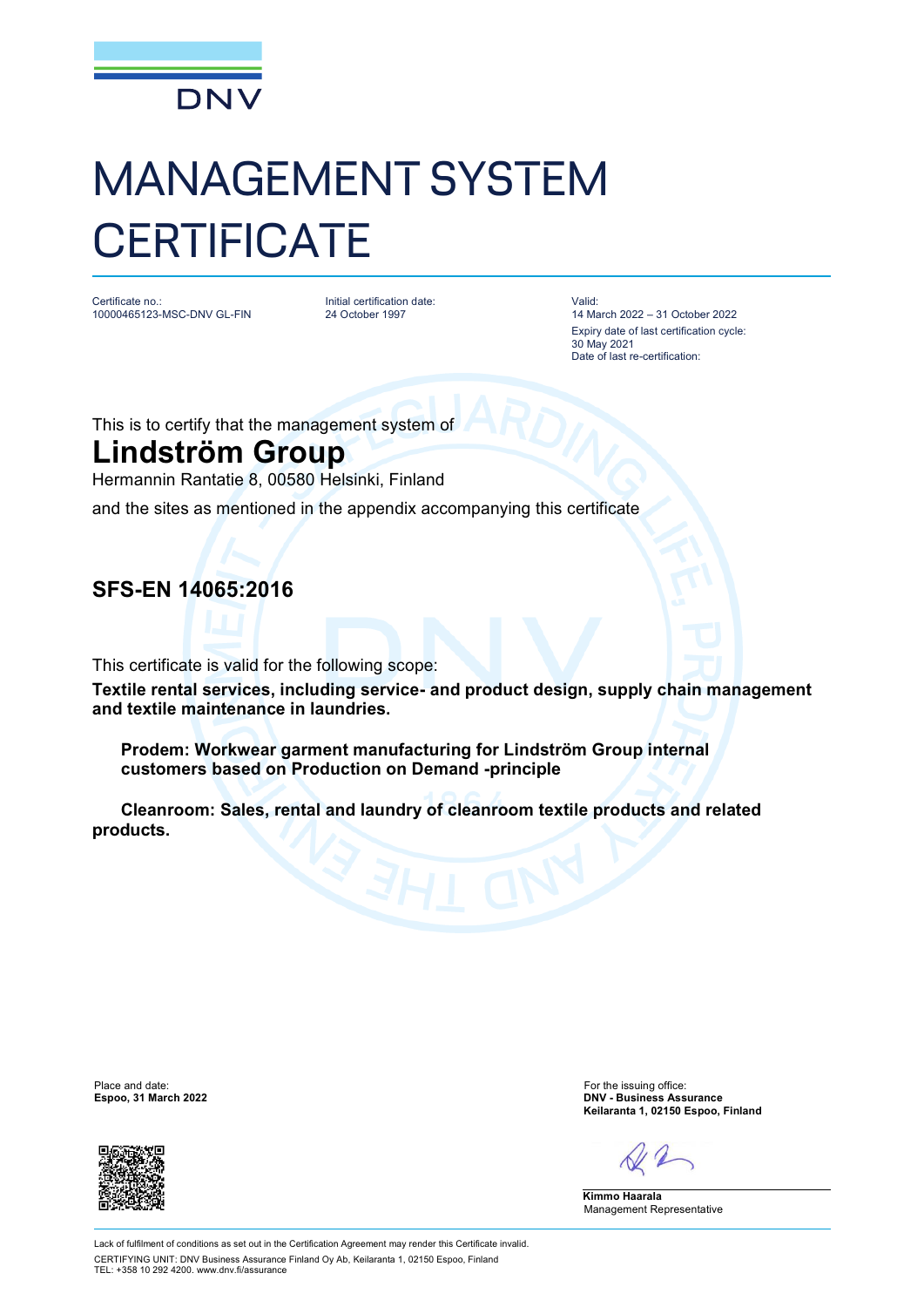

# **Appendix to Certificate**

#### **Lindström Group**

Locations included in the certification are as follows:

| <b>Site Name</b>                                                                | <b>Site Address</b>                                                                                                                 | <b>Site Scope</b>                                                                                                                                                                                                                                                                                                                                                    |
|---------------------------------------------------------------------------------|-------------------------------------------------------------------------------------------------------------------------------------|----------------------------------------------------------------------------------------------------------------------------------------------------------------------------------------------------------------------------------------------------------------------------------------------------------------------------------------------------------------------|
| Lindström Group                                                                 | Hermannin Rantatie 8, 00580 Helsinki,<br>Finland<br><b>EGU</b>                                                                      | Textile rental services, including service-<br>and product design, supply chain<br>management and textile maintenance in<br>laundries. Prodem: Workwear garment<br>manufacturing for Lindström Group<br>internal customers based on Production<br>on Demand-principle Cleanroom: Sales,<br>rental and laundry of cleanroom textile<br>products and related products. |
| FLLC Lindstrom, (Minsk, Belarus)                                                | S.Kovalevskaya Lane 62 - 52, Minsk,<br>Belarus, 220014                                                                              | Workwear services.                                                                                                                                                                                                                                                                                                                                                   |
| Lindstrom EOOD (Sofia, Bulgaria)                                                | 2J Vitinya Str., Hadji Dimitar district, 1517,<br>Sofia, Bulgaria                                                                   | Workwear Services, Mat Services.                                                                                                                                                                                                                                                                                                                                     |
| Lindstrom (Beijing) Co., Ltd (Beijing,<br>China)                                | Building 1, No.12 Shun Hang Road,<br>Beijing Airport Logistics Park Shunyi<br>District Beijing China 101300, P.R. China             | Workwear services, Cleanroom services:<br>Sales, rental and laundry of cleanroom<br>textile<br>products and related products.                                                                                                                                                                                                                                        |
| <b>Lindstrom Textile Leasing Service</b><br>(Chengdu) Co., Ltd (Chengdu, China) | No799, Kexing Road, Chengdu Cross-<br>Strait Science and Technology Industry<br>Development Park Wenjiang District<br>Chengdu China | <b>Workwear Services</b>                                                                                                                                                                                                                                                                                                                                             |
| Lindstrom (Shanghai) Co., Ltd. (Shanghai,<br>China)                             | Building 7, No. 235, Bai'an Road, Jiading<br>Distric Shanghai China 201814                                                          | Workwear services, Cleanroom services:<br>Sales, rental and laundry of cleanroom<br>textile products and related products.                                                                                                                                                                                                                                           |
| Lindstrom (Suzhou) Enterprise Service<br>Co., Ltd. (Suzhou, China)              | Block T, Unit 6-10, Ascendas-Xinsu<br>Square II, 128 Xingpu Road, SIP, Suzhou,<br>Jiangsu, China                                    | <b>Workwear Services.</b>                                                                                                                                                                                                                                                                                                                                            |
| Lindstrom d.o.o. (Zagreb, Croatia)                                              | Kovinska 4a, 10090 Zagreb, Croatia                                                                                                  | <b>Workwear Services, Mat Services</b>                                                                                                                                                                                                                                                                                                                               |
| Lindström d.o.o. (Zagreb, Croatia)                                              | Kovinska 4a, 10090 Zagreb, Croatia                                                                                                  | Workwear Services, Mat Services.                                                                                                                                                                                                                                                                                                                                     |
| Lindström s.r.o. (Žebrák, Czech)                                                | Skandinávská 999 (POB 22), 26753<br>Žebrák, Czech Republic                                                                          | Workwear Services, Mat Services.                                                                                                                                                                                                                                                                                                                                     |
| Lindstrom Oü (Loo, Estonia)                                                     | Kuusiku tee 28, 74201 Harjumaa, Estonia                                                                                             | Workwear Services, Mat services,<br>Washroom services, Industrial Wiper<br>Services                                                                                                                                                                                                                                                                                  |
| Lindstrom Oü (Tarto, Estonia)                                                   | Vabriku 7/9, 60511 Vahi küla, Estonia                                                                                               | Workwear Services, Mat services,<br>Washroom services, Industrial Wiper<br>Services                                                                                                                                                                                                                                                                                  |
| Comforta Oy (Jyväskylä, Finland)                                                | Vasarakatu 15, 40320 Jyväskylä, Finland                                                                                             | Hotel Textile Services, Health Care<br>Services.                                                                                                                                                                                                                                                                                                                     |
| Comforta Oy (Koivuhaka, Finland)                                                | Sinikellontie 1, 01300 Vantaa, Finland                                                                                              | <b>Hotel Textile Services.</b>                                                                                                                                                                                                                                                                                                                                       |
| Comforta Oy (Mäntsälä, Finland)                                                 | Kenkäkalliontie 7, 04600 Mäntsälä, Finland                                                                                          | <b>Hotel Textile Services.</b>                                                                                                                                                                                                                                                                                                                                       |
| Comforta Oy (Oulu, Finland)                                                     | Konetie 33, 90630 Oulu, Finland                                                                                                     | Hotel Textile Services.                                                                                                                                                                                                                                                                                                                                              |
| Comforta Oy (Sodankylä, Finland)                                                | Sahamellantie 10, 99600 Sodankylä,<br>Finland                                                                                       | Hotel Textile Services.                                                                                                                                                                                                                                                                                                                                              |

Lack of fulfilment of conditions as set out in the Certification Agreement may render this Certificate invalid.

CERTIFYING UNIT: DNV Business Assurance Finland Oy Ab, Keilaranta 1, 02150 Espoo, Finland<br>TEL: +358 10 292 4200. [www.dnv.fi/assurance](http://www.dnv.fi/assurance)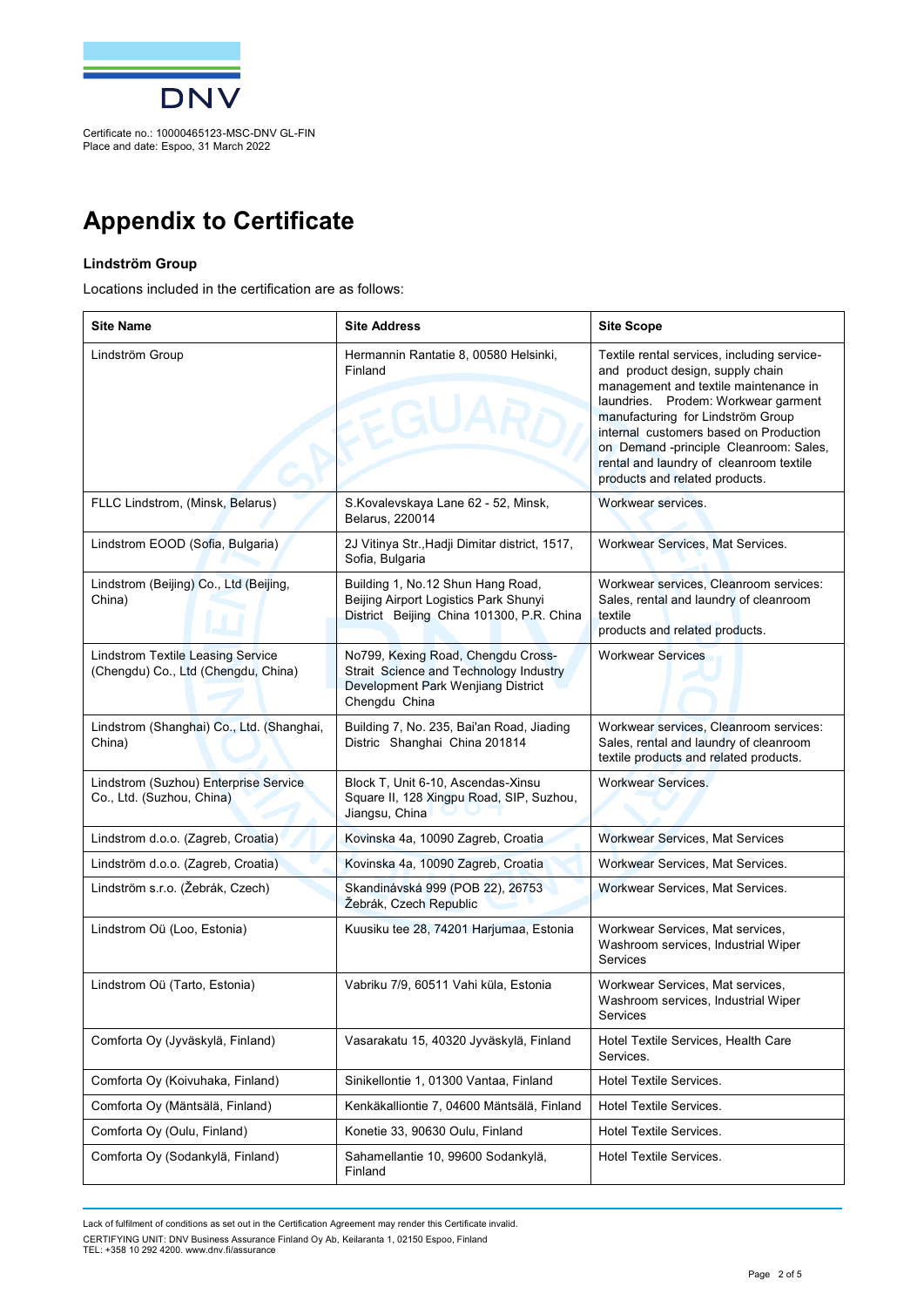

Certificate no.: 10000465123-MSC-DNV GL-FIN Place and date: Espoo, 31 March 2022

| <b>Site Name</b>                                      | <b>Site Address</b>                                                                                                                                                    | <b>Site Scope</b>                                                                                                                                                                 |
|-------------------------------------------------------|------------------------------------------------------------------------------------------------------------------------------------------------------------------------|-----------------------------------------------------------------------------------------------------------------------------------------------------------------------------------|
| Comforta Oy (Tampere, Finland)                        | Hepolamminkatu 34, 33720 Tampere,<br>Finland                                                                                                                           | <b>Hotel Textile Services.</b>                                                                                                                                                    |
| Comforta Oy (Turku, Finland)                          | Hintsa Knaapin katu 1, 20610 Turku,<br>Finland                                                                                                                         | Hotel Textile Services.                                                                                                                                                           |
| Lindström Oy (Hämeenlinna, Finland)                   | Paroistentie 5, 13600 Hämeenlinna,<br>Finland                                                                                                                          | Workwear Services, Washroom Services,<br>Industrial Wiper Services, Cleanroom<br>services:<br>Sales, rental and laundry of cleanroom<br>textile<br>products and related products. |
| Lindström Oy (Koivuhaka, Finland)                     | Sinikellontie 1, 01300 Vantaa, Finland                                                                                                                                 | Workwear Services, Restaurant Textile<br>Services.                                                                                                                                |
| Lindström Oy (Luumäki, Finland)                       | Teollisuustie 14, 54500 Taavetti, Finland                                                                                                                              | Workwear Services, Washroom services.                                                                                                                                             |
| Lindström Oy (Nurmo, Finland)                         | Sorvitie 4, 60510 Hyllykallio, Finland                                                                                                                                 | Workwear Services, Mat Services,<br><b>Washroom Services.</b>                                                                                                                     |
| Lindström Oy (Oulu, Finland)                          | Piuhakuja 3, 90630 Oulu, Finland                                                                                                                                       | Workwear Services, Mat Services,<br>Washroom<br>Services.                                                                                                                         |
| Lindström Oy (Pieksämäki, Finland)                    | Vehkalammentie 11, 76150 Pieksämäki,<br>Finland                                                                                                                        | Mat Services, Washroom Services.                                                                                                                                                  |
| Lindström Oy (Turku, Finland)                         | Vahdontie 15, 20360 Turku, Finland                                                                                                                                     | Workwear Services, Mat Services,<br>Washroom<br>services.                                                                                                                         |
| Lindström Oy (Vaajakoski, Finland)                    | Puuralantie 8, 40800 Vaajakoski, Finland                                                                                                                               | Workwear Services.                                                                                                                                                                |
| Lindström Åland Ab (Mariehamn, Finland)               | Golbyvägen 6, 22100 Mariehamn, Åland,<br>Finland                                                                                                                       | Hotel Textile Services, Workwear<br>Services.                                                                                                                                     |
| Lindström Kft. (Budapest, Hungary)                    | 1095 Budapest, Gubacsi út 32, Hungary                                                                                                                                  | Workwear Services, Mat Services.                                                                                                                                                  |
| Lindström Kft. (Székesfehérvár, Hungary)              | 8000 Székesfehérvár, Gellért újsor 12,<br>Hungary                                                                                                                      | <b>Workwear Services.</b>                                                                                                                                                         |
| Lindström Kft. (Törökszentmiklós,<br>Hungary)         | 5200 Törökszentmiklós, Dózsa György út<br>60, Hungary                                                                                                                  | Workwear Services, Mat services.                                                                                                                                                  |
| Lindström Services Private Ltd.<br>(Bengaluru, India) | No. 242- A, Bommasandra Industrial Area,<br>Phase III, Bommasandra, Bengaluru -<br>560099, India                                                                       | <b>Workwear Services</b>                                                                                                                                                          |
| Lindström Services Private Ltd. (Chennai,<br>India)   | 68A, Dairy Road, Tiny Sector, Sidco<br>Industrial Estate, Ambattur, Chennai -<br>600098, India                                                                         | <b>Workwear Services</b>                                                                                                                                                          |
| Lindström Services Private Ltd. (Delhi,<br>India)     | Plot No. 133 A, DLF Industrial Area, Phase<br>I, Faridabad - 121003, India                                                                                             | <b>Workwear Services</b>                                                                                                                                                          |
| Lindström Services Private Ltd.<br>(Hyderabad, India) | Plot No. 5, Survey no's<br>716/A,719,720,721,&721/AOpposite IDPL<br>company, Mumbai Highway,<br>Kukatpally, Hyderabad, Telangana -<br>500037, India                    | <b>Workwear Services</b>                                                                                                                                                          |
| Lindström Services Private Ltd. (Kolkata,<br>India)   | JL No. 27, Village & Mouza Biprannapara<br>Domjur Andul Road P.O. - Begri, P.S.<br>Domjur Dist - Howrah West<br>Bengal, Kolkata, West Bengal - 711411<br>700136, India | <b>Workwear Services</b>                                                                                                                                                          |

Lack of fulfilment of conditions as set out in the Certification Agreement may render this Certificate invalid. CERTIFYING UNIT: DNV Business Assurance Finland Oy Ab, Keilaranta 1, 02150 Espoo, Finland<br>TEL: +358 10 292 4200. [www.dnv.fi/assurance](http://www.dnv.fi/assurance)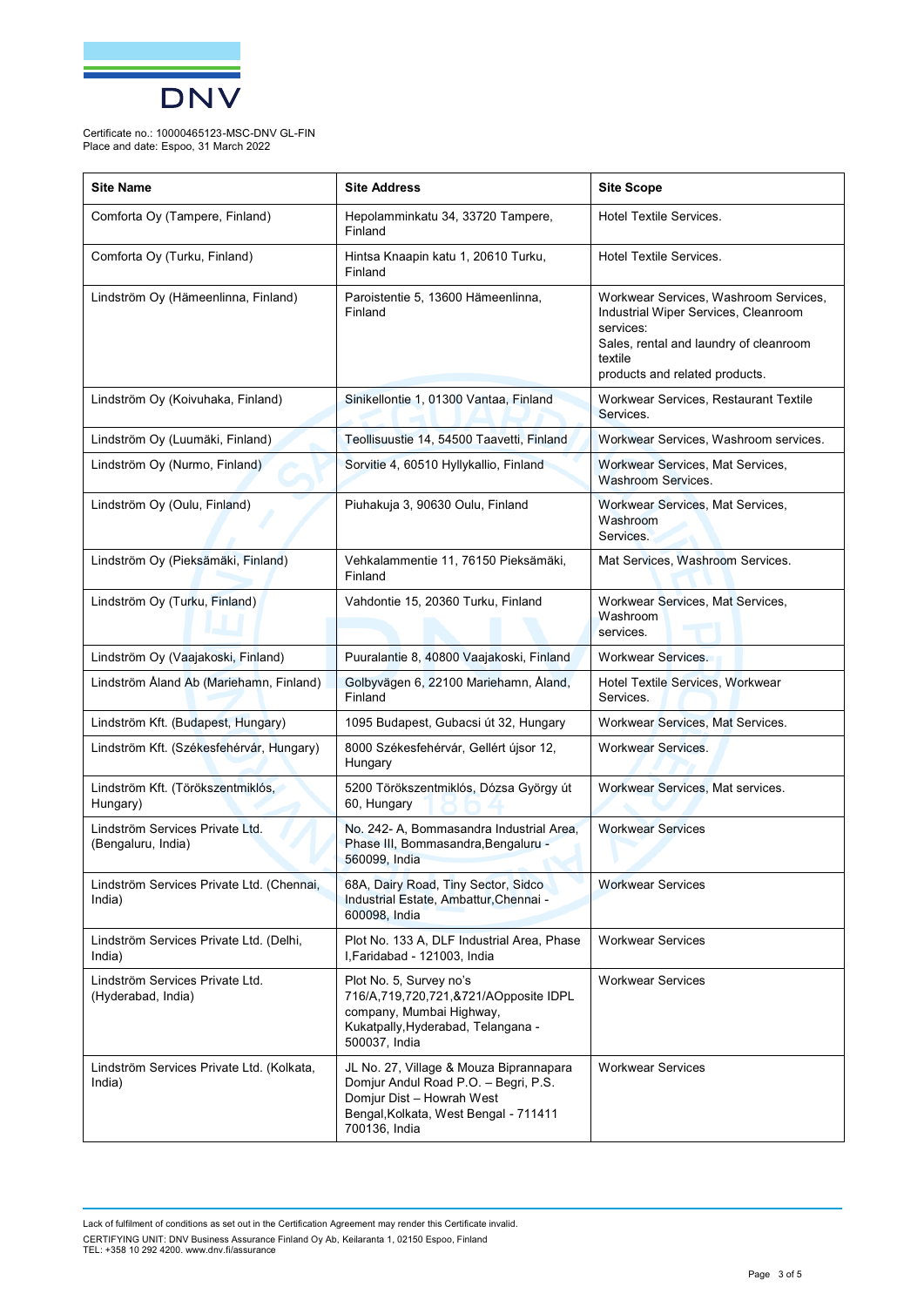

Certificate no.: 10000465123-MSC-DNV GL-FIN Place and date: Espoo, 31 March 2022

| <b>Site Name</b>                                      | <b>Site Address</b>                                                                                                                                                    | <b>Site Scope</b>                                                                                                           |
|-------------------------------------------------------|------------------------------------------------------------------------------------------------------------------------------------------------------------------------|-----------------------------------------------------------------------------------------------------------------------------|
| Lindström Services Private Ltd. (Mumbai,<br>India)    | Plot No. A-323, Mahape, M.I.D.C, T.T.C<br>Industrial area, Near Mahape Bus<br>Depot, Navi Mumbai, Maharashtra -<br>400710, India                                       | <b>Workwear Services</b>                                                                                                    |
| Lindström Services Private Ltd.<br>(Panchkula, India) | Plot No. 11, HSIIDC Industrial Area Alipur,<br>Barwala, District - Panchkula - 134118,<br>India                                                                        | <b>Workwear Services</b>                                                                                                    |
| Lindström Services Private Ltd. (Pune,<br>India)      | Old Gat No. 2962 to 2968, New Gat No.<br>1990 to 1997, WMDC Industrial area,<br>Ambethan Road, Chakan,<br>Pune, Maharashtra - 410501, India                            | Workwear Services, Clean room services:<br>Sales, rental and laundry of cleanroom<br>textile products and related products. |
| Lindström Services Private Ltd. (Pune,<br>India)      | Old Gat No. 2962 to 2968, New Gat No.<br>1990 to 1970, WMDC Industrial area, Near<br>Little master Auto Components India Pvt<br>Ltd, Pune, Maharashtra - 410501, India | Cleanroom services: Sales, rental and<br>laundry of cleanroom textile products and<br>related products.                     |
| Lindström Services Private Ltd. (Tinsukia,<br>India)  | Old Ford Showroom, Court Road,<br>BesideUdyogBhawan, Borguri<br>Industrial, Tinsukia Assam - 786125, India                                                             | <b>Workwear Services.</b>                                                                                                   |
| Lindström Services Private Ltd. (Vadodara,<br>India)  | 931, Makarpura GIDC, Vadodara, Gujarat -<br>390010, India                                                                                                              | <b>Workwear Services</b>                                                                                                    |
| Lindström Services Private Ltd. (Vizag,<br>India)     | Plot No 62, Industrial Park, Lankelapalem,<br>Parwada. Visakhaptnam, Andhra Pradesh -<br>531021, India                                                                 | <b>Workwear Services</b>                                                                                                    |
| Lindstrom LLP (Almaty, Kazakhstan)                    | 68A Ryskulova Ave., Almaty, Kazakhstan,<br>050050                                                                                                                      | Workwear services.                                                                                                          |
| Lindstrom SIA (Pinki, Latvia)                         | Meistaru iela 4, Piņķi, Babītes pagasts,<br>Babītes novads, LV-2107, Riga, Latvia                                                                                      | Workwear Services, Mat Services,<br>Industrial<br>Wiper Services.                                                           |
| UAB Lindstrom (Klaipeda, Lithuania)                   | Pramones st. 7, LT-94102, Klaipeda,<br>Lithuania                                                                                                                       | Workwear Services, Mat Services,<br>Industrial<br>Wiper Services.                                                           |
| UAB Lindstrom (Vilnius, Lithuania)                    | Savanorių pr. 183, LT-02300, Vilnius,<br>Lithuania                                                                                                                     | Workwear Services, Mat Services,<br>Industrial<br>wiper services, Washroom services.                                        |
| Lindström Sp z.o.o. (Warsaw, Poland)                  | UI. Marywilska 34, 03-228 Warszawa,<br>Poland                                                                                                                          | Workwear Services, Mat Services.                                                                                            |
| Lindstrom SRL (Bucharest, Romania)                    | Bucharest, str. Drumul intre Tarlale nr 160-<br>174, complex Apollo, corp D, parter, sector<br>3,032982Bucharest, Romania                                              | Workwear Services, Mat Services                                                                                             |
| OOO Lindström (Ekaterinburg, Russia)                  | pl. Pervoy Pyatiletki lit. 95, Ekaterinburg,<br>Russian Federation, 620017                                                                                             | Workwear Services, Mat Services.                                                                                            |
| OOO Lindstrom (Novosibirsk, Russia)                   | Bogdana Khmel'nitskogo st.103,<br>Novosibirsk, Russian Federation, 630027                                                                                              | Workwear Services.                                                                                                          |
| 000 Lindström (Kazan, Russia)                         | Laishevskij raion, ul. Airport 5, Kazan,<br>Russian Federation, 420017                                                                                                 | Workwear Services, Mat Services.                                                                                            |
| OOO Lindström (Moscow, Russia)                        | poselenie Mosrentgen, p. zavoda<br>Mosrentgen, 12, Moscow, Russian<br>Federation, 108820                                                                               | Workwear Services, Mat Services.                                                                                            |
| OOO Lindström (Rostov, Russia)                        | ul. Traktornaya 54, building B, Rostov-on-<br>Don, Russian Federation, 344064                                                                                          | Workwear Services, Mat Services                                                                                             |
| OOO Lindström (STP North, Russia)                     | Sestroretsk, ul. Voskova 2, St. Petersburg,<br>Russian Federation, 197706                                                                                              | Mat Services, Hotel Textile Services,<br><b>Restauran Textile Services</b>                                                  |

Lack of fulfilment of conditions as set out in the Certification Agreement may render this Certificate invalid.

CERTIFYING UNIT: DNV Business Assurance Finland Oy Ab, Keilaranta 1, 02150 Espoo, Finland<br>TEL: +358 10 292 4200. [www.dnv.fi/assurance](http://www.dnv.fi/assurance)